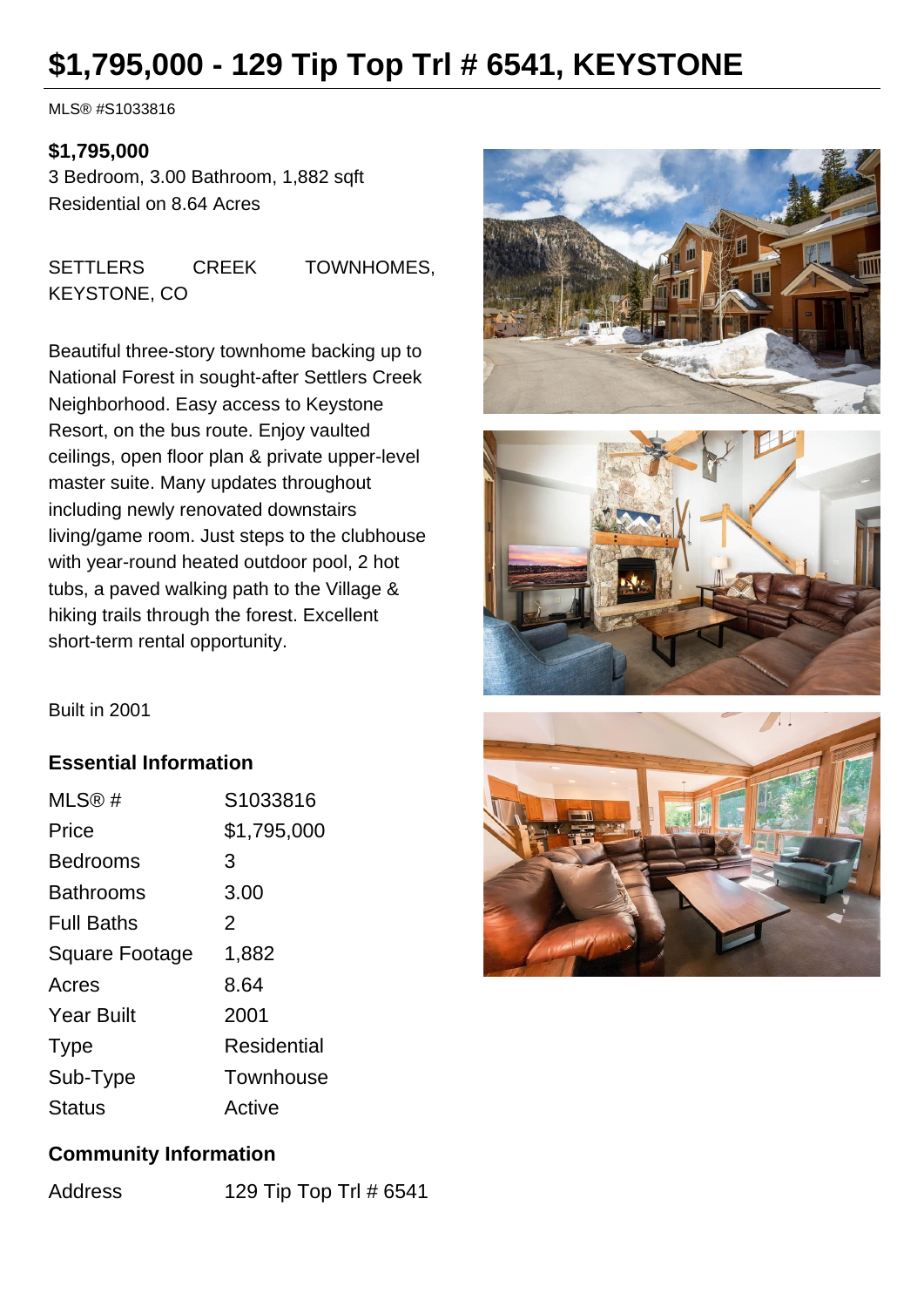| Area<br>Subdivision<br>City<br>County<br><b>State</b><br>Zip Code | Keystone<br><b>SETTLERS CREEK TOWNHOMES</b><br><b>KEYSTONE</b><br>Summit<br>CO<br>80435                                                                      |  |
|-------------------------------------------------------------------|--------------------------------------------------------------------------------------------------------------------------------------------------------------|--|
| <b>Amenities</b>                                                  |                                                                                                                                                              |  |
| <b>Utilities</b>                                                  | Electricity Available, Natural Gas Available, Municipal Utilities, Phone<br>Available, Sewer Available, Water Available, Cable Available, Sewer<br>Connected |  |
| <b>Features</b>                                                   | <b>Borders National Forest, Near Public Transit</b>                                                                                                          |  |
| Parking                                                           | Attached, Garage                                                                                                                                             |  |
| # of Garages                                                      | 1                                                                                                                                                            |  |
| Garages                                                           | Attached, Garage                                                                                                                                             |  |
| View                                                              | Mountain(s)                                                                                                                                                  |  |
| Has Pool                                                          | Yes                                                                                                                                                          |  |
| Pool                                                              | Community                                                                                                                                                    |  |
| <b>Interior</b>                                                   |                                                                                                                                                              |  |
| Interior                                                          | Carpet, Tile                                                                                                                                                 |  |
| <b>Interior Features</b>                                          | Fireplace, Cable TV, Vaulted Ceiling(s)                                                                                                                      |  |
| Appliances                                                        | Dishwasher, Disposal, Microwave, Refrigerator, Wine Cooler, Dryer,<br>Washer, Range                                                                          |  |
| Heating                                                           | <b>Natural Gas</b>                                                                                                                                           |  |
| Fireplace                                                         | Yes                                                                                                                                                          |  |
| <b>Fireplaces</b>                                                 | Gas                                                                                                                                                          |  |
| <b>Exterior</b>                                                   |                                                                                                                                                              |  |
| <b>Exterior Features</b>                                          | <b>Barbecue</b>                                                                                                                                              |  |
| Lot Description                                                   | <b>Borders National Forest, Near Public Transit</b>                                                                                                          |  |
| Roof                                                              | Asphalt                                                                                                                                                      |  |

# Foundation Poured

## **Additional Information**

| Date Listed     | April 6th, 2022 |
|-----------------|-----------------|
| <b>HOA Fees</b> | 960.69          |
| HOA Fees Freq.  | Monthly         |

# **Listing Details**